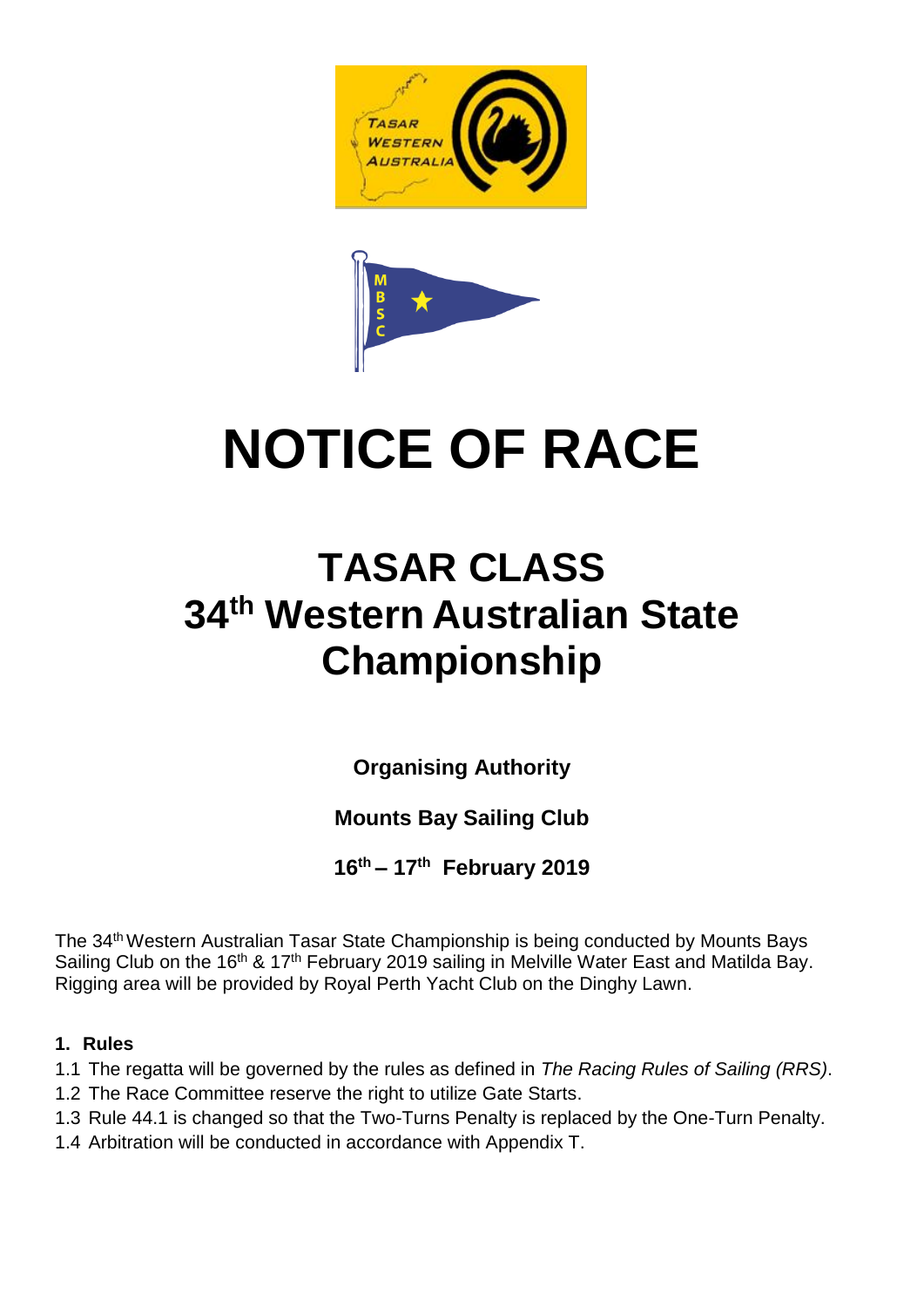#### **2. Advertising**

Boats may be required to display advertising supplied by the Organizing Authority.

#### **3. Eligibility and Entry**

- 3.1 The regatta is open to all boats of the Tasar Class that comply with the rules of the World Tasar Class Association.
- 3.2 All skippers shall be financial members of a Tasar Association which is a constituent of the World Tasar Council.
- 3.3 All competitors shall have a current Yachting Australia Membership.
- 3.4 Eligible boats may enter by completing the online entry form and following the payment process online. Entries are to be received by TAWA no later than the 9<sup>th</sup> February 2019. This is to ensure catering can be organised.

#### **4. Fees**

Required fees are as follows:

Regatta Entry Fee AUS \$90 included the regatta function on Saturday.

Entries are non-refundable and are to be made via the official online Entry Form A manual entry for is available, please contact the TAWA Secretary if required. This can be emailed to [\(secretary@tasarwa.com.au\)](mailto:secretary@tasarwa.com.au) or posted to: TAWA Secretary, PO Box 3039 Nedlands WA 6009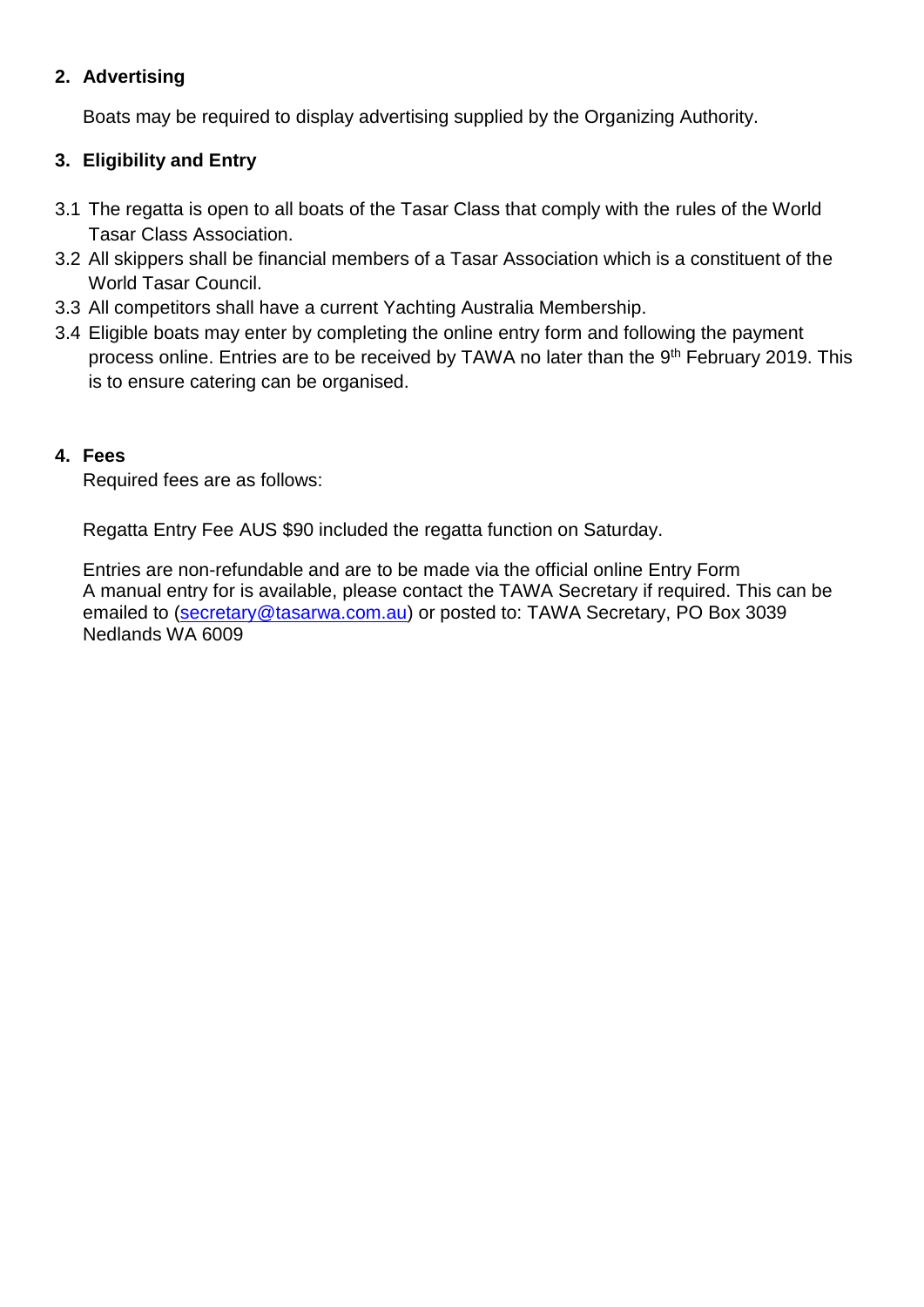#### **5. Schedule of Events**

Registration, Measurement and Inspection: Royal Perth Yacht Club - 1200 to 1500 Saturday 16<sup>th</sup> February.

Please rig on the Royal Perth Yacht Club dinghy lawn. There is an event on at Mounts Bay Sailing Club and the lawn is unavailable so the regatta will be run by Mount Bay out of the Royal Perth Yacht Club Dinghy club rooms. Please contact Melissa Hadley on 0429 397 173 or David Meehan 0421 765 601 for access if the gates are not open on Saturday.

Regatta meetings: Royal Perth Yacht Club dinghy club house – 16<sup>th</sup> February 15:00

#### **6. Racing Schedule**

| Day & Date                  | Race                                                                     | <b>Time of the first Warning</b><br><b>Signal</b> |
|-----------------------------|--------------------------------------------------------------------------|---------------------------------------------------|
| Saturday 16th February 2019 | Race 1<br>Subsequent races to<br>follow. (2 Races Planned)               | 1600                                              |
| Sunday 17th February 2019   | First race of the day<br>subsequent races to<br>follow (3 Races Planned) | 1300                                              |

No warning signal will be made after 18:00 on 16<sup>th</sup> February 2019. No warning signal will be made after 16:30 on 17<sup>th</sup> February 2019.

#### **7. Measurement**

- 7.1 Boat measurement and crew weigh-in will be in accordance with the Tasar Class Rules.
- 7.2 Boats may be inspected for safety equipment and measurement compliance at any time during the regatta at the discretion of the Race Committee.
- 7.3 It is the responsibility of each entrant to provide any supplementary weights necessary to ensure compliance with Tasar Class Rule 29. These must be presented at Registration. The Race Committee may reject at its discretion any form of supplementary weight it considers unsuitable.
- 7.4 For measurement breaches or protests the protest panel may impose discretionary penalties which may be less than disqualification.

#### **8. Sailing Instructions**

Printed copies of the sailing instructions will be available at registration and will be available on the internet [\(www.tasar.org\)](http://www.tasar.org/) prior to the 16<sup>th</sup> February 2019.

#### **9. Venue**

The regatta will be conducted by Mounts Bay Sailing Club in Melville Water East and Matilda Bay.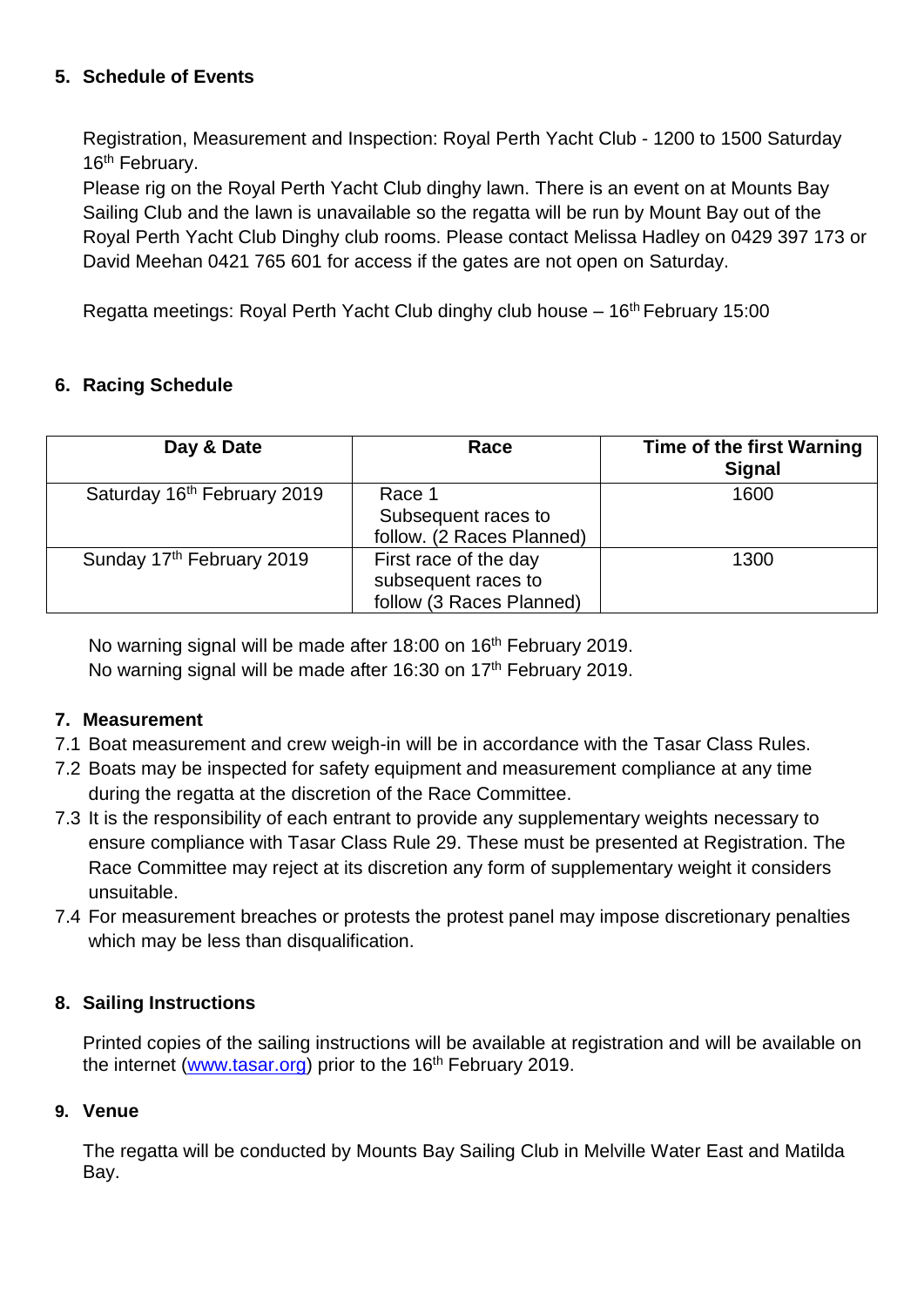#### **10.The Courses**

The courses to be sailed shall consist of (approximately) equilateral triangles, trapezoid or windward returns as described in the Sailing Instructions.

#### **11.Scoring**

- 11.1 The low-point scoring system, of RRS Appendix A.4.1 will apply.
- 11.2 Three races are required to be completed to constitute a series.
- 11.3 When fewer than five races have been completed, a boat's series score will be the total of her race scores.
- 11.4 When five races are completed, a boat's series score will be the total of her race scores excluding her worst score.
- 11.5 Handicaps and handicap scores will be determined by TAWA

#### **12.Radio Communications**

Except in an emergency, a boat shall neither make radio transmissions while racing nor receive radio communications not available to all boats. This restriction also applies to mobile telephones.

#### **13.Prizes**

Prizes will be given as follows:

| <b>Overall Championship Result</b>     | First, second and third |
|----------------------------------------|-------------------------|
| <b>Overall Handicap Result</b>         | First, second and third |
| <b>Overall State Champion</b>          | <b>Perpetual Trophy</b> |
| <b>Overall State Handicap Champion</b> | <b>Perpetual Trophy</b> |
| Club Team Trophy (top 3 at each Club)  | <b>Perpetual Trophy</b> |

Overall Championship prize winners are not eligible for Overall Handicap prizes.

Other prizes may be awarded at the discretion of the organising committee.

#### **14.Arbitration**

Protests arising from participation in this regatta shall be subject to arbitration in accordance with Appendix T.

#### **15.Disclaimer of Liability**

Competitors participate in the regatta entirely at their own risk. Attention is drawn to Rule 4, Decision to race. The organising authority will not accept any liability for material damage or personal injury or death sustained in conjunction with or prior to, during, or after the regatta.

#### **WARNING:**

Sailing and activities associated with it involve risks of personal injury, loss and damage and even death. The risks include but are not limited to, the risk of injury from collision, capsizing, falling overboard, being trapped under the sail or boat after capsize and impact with equipment.